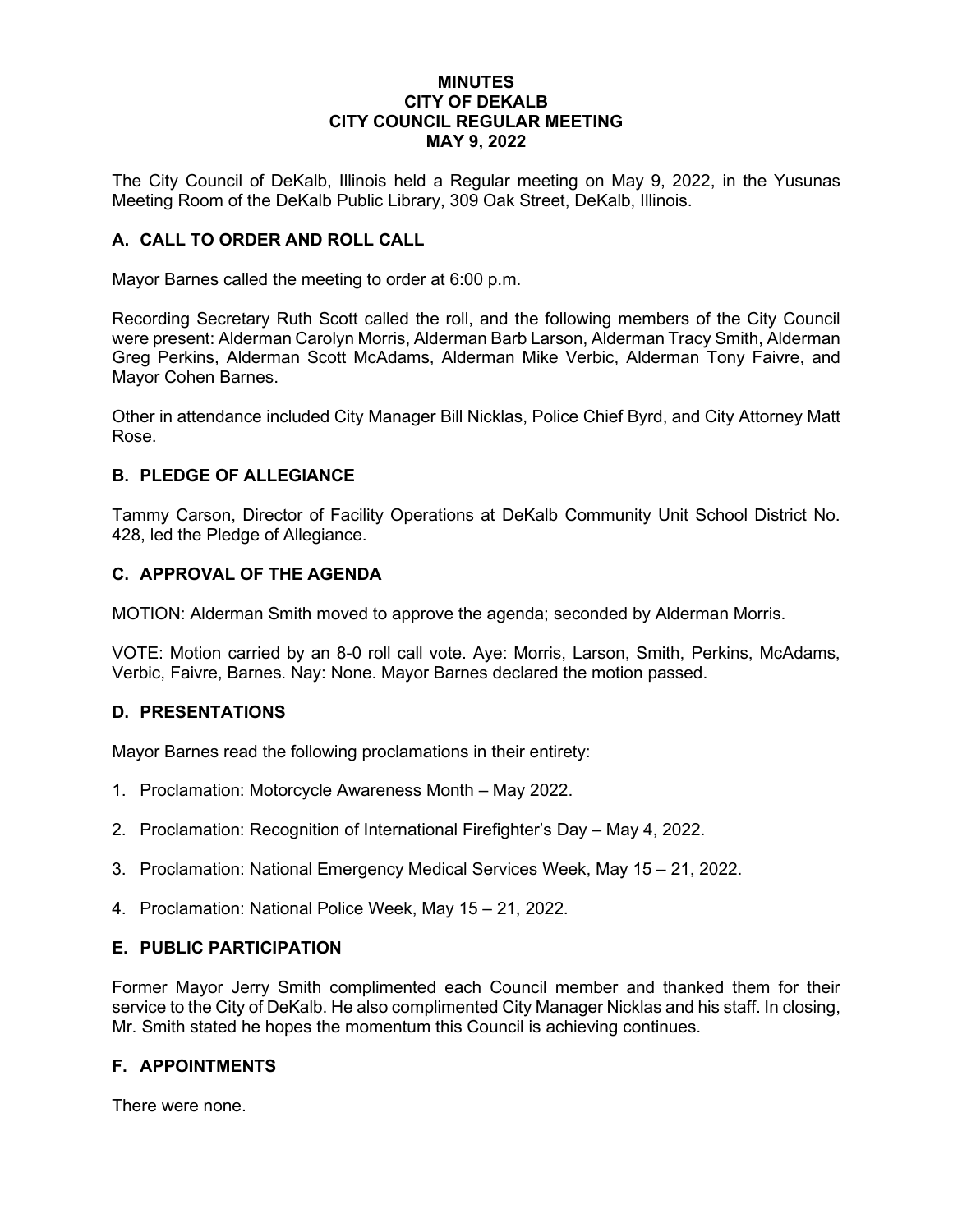# **G. APPROVAL OF THE MINUTES**

1. Minutes Submitted by the City Clerk

There were none.

2. Minutes Submitted by the Recording Secretary

Mayor Barnes read the following by title only:

a. Minutes of the Regular City Council Meeting of April 25, 2022.

MOTION: Alderman Larson moved to approve the minutes; seconded by Alderman Perkins.

VOTE: Motion carried by an 8-0 roll call vote. Aye: Morris, Larson, Smith, Perkins, McAdams, Verbic, Faivre, Barnes. Nay: None. Mayor Barnes declared the motion passed.

# **H. CONSENT AGENDA**

Mayor Barnes read the following Consent Agenda items by title only:

- 1. Accounts Payable and Payroll through May 9, 2022, in the Amount of \$2,191,580.44.
- 2. Joint Review Board Meeting Minutes of January 28, 2022.
- 3. FY2022 Human Services Funding 1<sup>st</sup> Quarter Report.

MOTION: Alderman Faivre moved to approve the Consent Agenda; seconded by Alderman Morris.

VOTE: Motion carried by an 8-0 roll call vote. Aye: Morris, Larson, Smith, Perkins, McAdams, Verbic, Faivre, Barnes. Nay: None. Mayor Barnes declared the motion passed.

## **I. PUBLIC HEARINGS**

There were none.

## **J. CONSIDERATIONS**

**1. Consideration of a Proposed Intergovernmental Agreement Between the DeKalb Community Unit School District No. 428 and the City of DeKalb.** 

Mayor Barnes read the item above by title only.

MOTION: Alderman Faivre moved to bring this item to the floor for discussion; seconded by Alderman Larson.

City Manager Nicklas provided an overview of this item based on the information provided in the agenda packet. The City of DeKalb and DeKalb Community Unit School District No. 428 have been in discussions regarding this item for many weeks. The spike in calls for service to the City's School Resource Officers (SROs) has been cause for concern. Discussions between the school district and City officials has focused on safety but none of the participants, especially members of the DeKalb Police Department, believe the mutual respect and accountability necessary to inspire more positive relationships can be found alone in crisis intervention. Restorative practices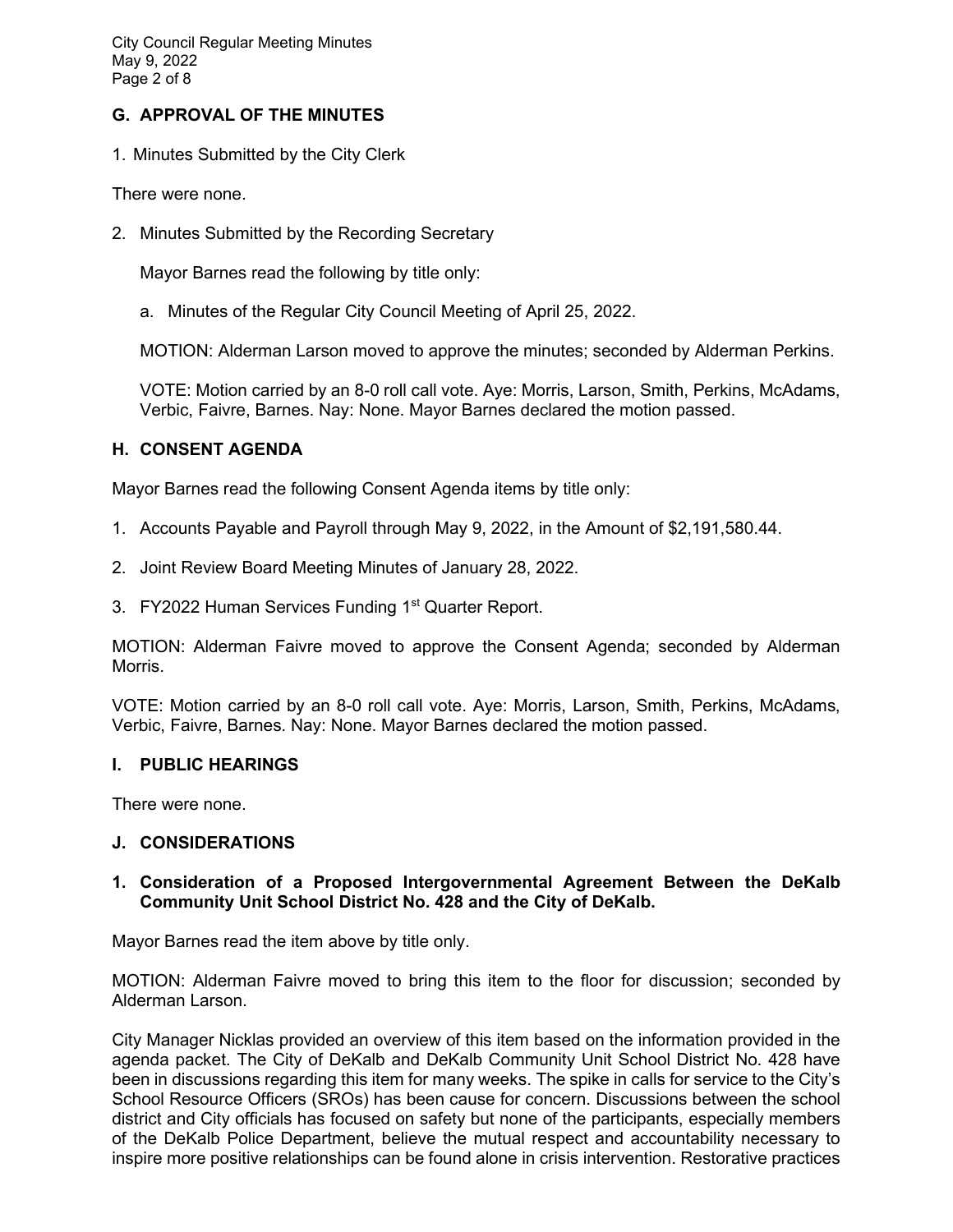and accountability are not mutually exclusive concepts. The City's Police Officers would much rather be life coaches than arbiters of obedience.

Continuing, City Manager Nicklas stated that the school district board voted to enter into an intergovernmental agreement (IGA) as described in the background for the purpose of hiring two additional SROs, bringing the total to five. However, the agreement brought before Council calls for six SROs. There would have to be some effort on both parts to agree on the number of SROs and any other changes Council thinks is appropriate to the agreement. The agreement also looks for a revised code of conduct, which is currently in draft form, that would attend to the behavior of anyone working, attending, or teaching within the school district.

City Manager Nicklas further stated that the school district hired a third party to conduct a school security audit; that audit recommends three SROs. City staff are of the agreement that the IGA should not go forward without the code of conduct, regardless of the number of SROs decided upon. Further, if revisions to the code of conduct are required, City staff shall be included in the process. On the other hand, it's also understood that the school district will be included in the selection process of the SROs.

Mayor Barnes stated he attended the last school district board meeting with Police Chief Byrd and a majority of the board voted for a minimum of two, potentially three, SROs. However, they want to wait until the code of conduct and security audit are finalized before making that determination.

Alderman Larson asked if metrics were used to make certain determinations.

Tammy Carson, Director of Facility Operations at the school district, responded there were no specific set of metrics used. The school district knows it will have a lot of work to do once the security audit is finalized because there are so many different factors to consider throughout the district, as well as the feedback from the current SROs, school administration, and any other potential changes recommend within the audit.

Mayor Barnes stated the City will approach this from the standpoint that the school district will require three SROs. If for some reason that isn't the case, the third SRO will be absorbed into the Police Department.

Alderman Larson asked Police Chief Byrd if he has discussed how things are going with the current SROs. Police Chief Byrd replied discussions are held on a regular basis with him and/or with the SROs Commander. For the Police Department, the metrics used to measure what's needed are the number of calls for service, the type of call, and the number of reports the SROs are writing. Further, this item was brought to the forefront due to the number of fights and very violent incidents taking place within the schools currently. He noted he will be monitoring things very closely at the beginning of the next school year.

Alderman Perkins asked what milestones will be set in place between now and the start of the school year, besides hiring additional SROs.

City Manager Nicklas added that timing is very important at this juncture and this needs to be wrapped up within the next 60 days or there's a possibility that the additional SROs will not be placed until the following school year. Police Officers who will serve in the compacity of SRO will be senior officers whose positions will need to be replaced and the hiring process takes time.

Mayor Barnes asked Ms. Carson when the security audit and the code of conduct will be finalized and released. Ms. Carson replied that the security audit is expected to be finalized by the end of May and then reviewed by administration prior to submission to the school board for review and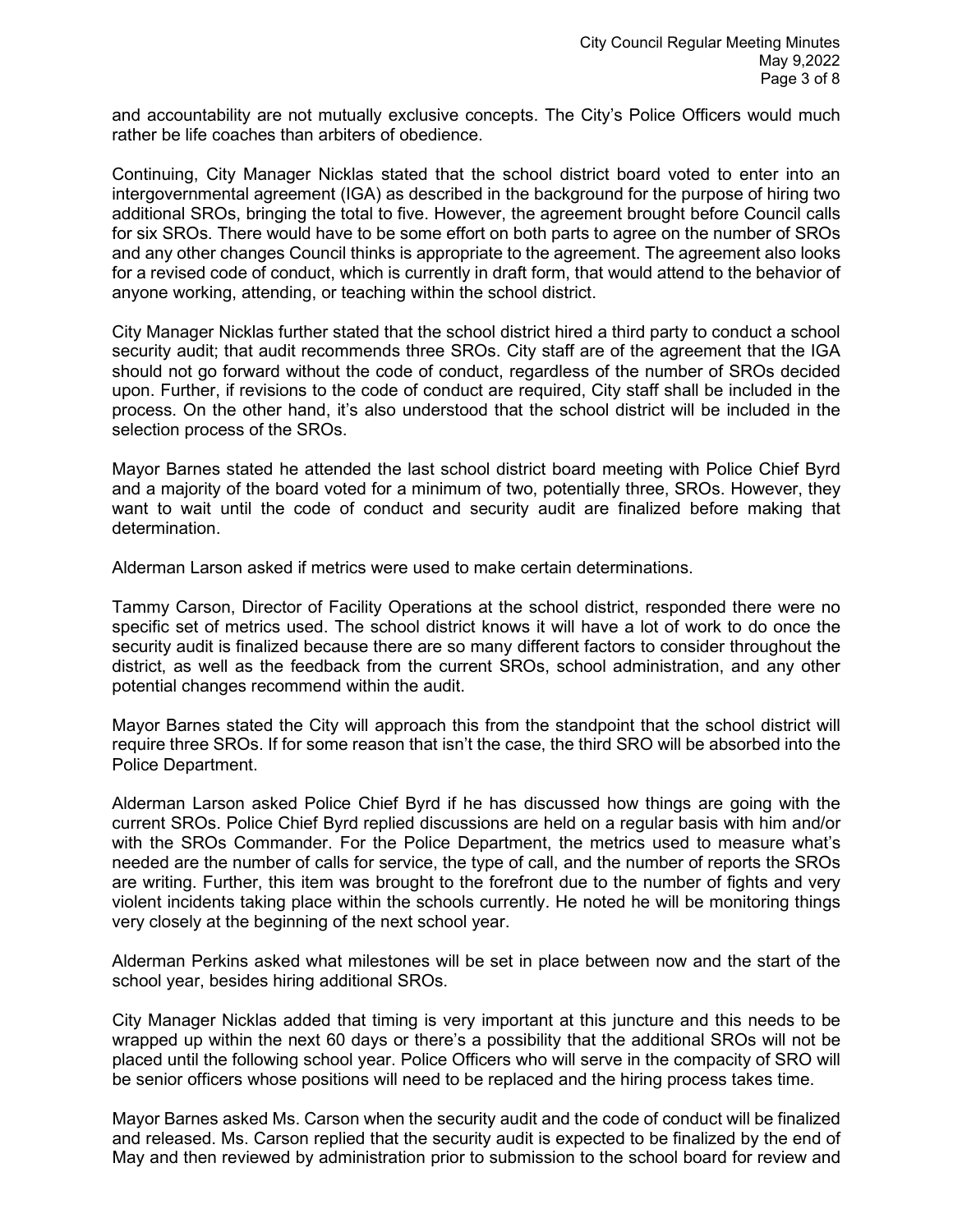City Council Regular Meeting Minutes May 9, 2022 Page 4 of 8

prioritization of where the focus will be prior to the school year. As for the code of conduct, it's being handled by the school district's Student Services Department. Based on their input, it sounds like it may not be completed until mid to late July, and possibly into the start of the school year as input is being gathered from staff and families.

Mayor Barnes asked if there would be an opportunity for Council to also review a draft version of the code of conduct. Ms. Carson replied there would.

Mayor Barnes stated the City will need to decide if it will begin the hiring process within the next 60 days and possibly doing so without having a finalized code of conduct as the IGA specifies it must be in place. If not, the IGA will not be binding come the start of the school year.

Chief Byrd commented that another thing to consider is the police academy availability. Currently two officers are signed up for the May academy, with another academy taking place in August.

Alderman Faivre asked if it would make sense to move forward with three new officers despite the SRO program. City Manager Nicklas replied we will be moving forward, however, the candidate list is almost exhausted. He added that the City is looking for a unique candidate, someone with community values, compassion, and approachability, all of which will be critical in de-escalating and diffusing situations; not everyone has those qualities.

Police Chief Byrd added there are candidates in the pipeline now, but he must be mindful to not stretch a candidate to try to fit into the continuity of the Police Department. He further added that the City is also in a recruiting war with other police departments in and out of Illinois.

Brief discussion ensued.

Alderman Smith asked if the IGA addresses truancy, noting he doesn't think it should be the SROs responsibility, but instead should fall on the Regional Office of Education.

Alderman Smith also stated that he'd like to see something in the IGA about how incidents on school buses will be addressed.

Alderman Smith then asked when the next SRO school would take place. Police Chief Byrd stated he was uncertain but those can be initiated quickly.

Mayor Barnes asked how long the SRO school lasts, with Police Chief Byrd replying four to six weeks.

Alderman Smith asked about potential Police Officer retirements. Chief Byrd replied there are some maybes and other officers not willing to put it on paper just yet. He only knows of one officer who will be leaving in September.

Alderman Smith stated he's concerned that the code of conduct will not be in place, and he won't vote on the IGA without it.

Continuing, Alderman Smith stated he's spoken with residents within the community who've heard about the additional SROs and want to know what's being done for the rest of the community. He added that he realizes there are issues in the schools but that's on the school district. What about all the traffic complaints? He would like assurance from the school district that that code of conduct will be in place, and he doesn't want to wait until August. If so, the school district will receive an abrupt no from him, and he will be very vocal about the situation.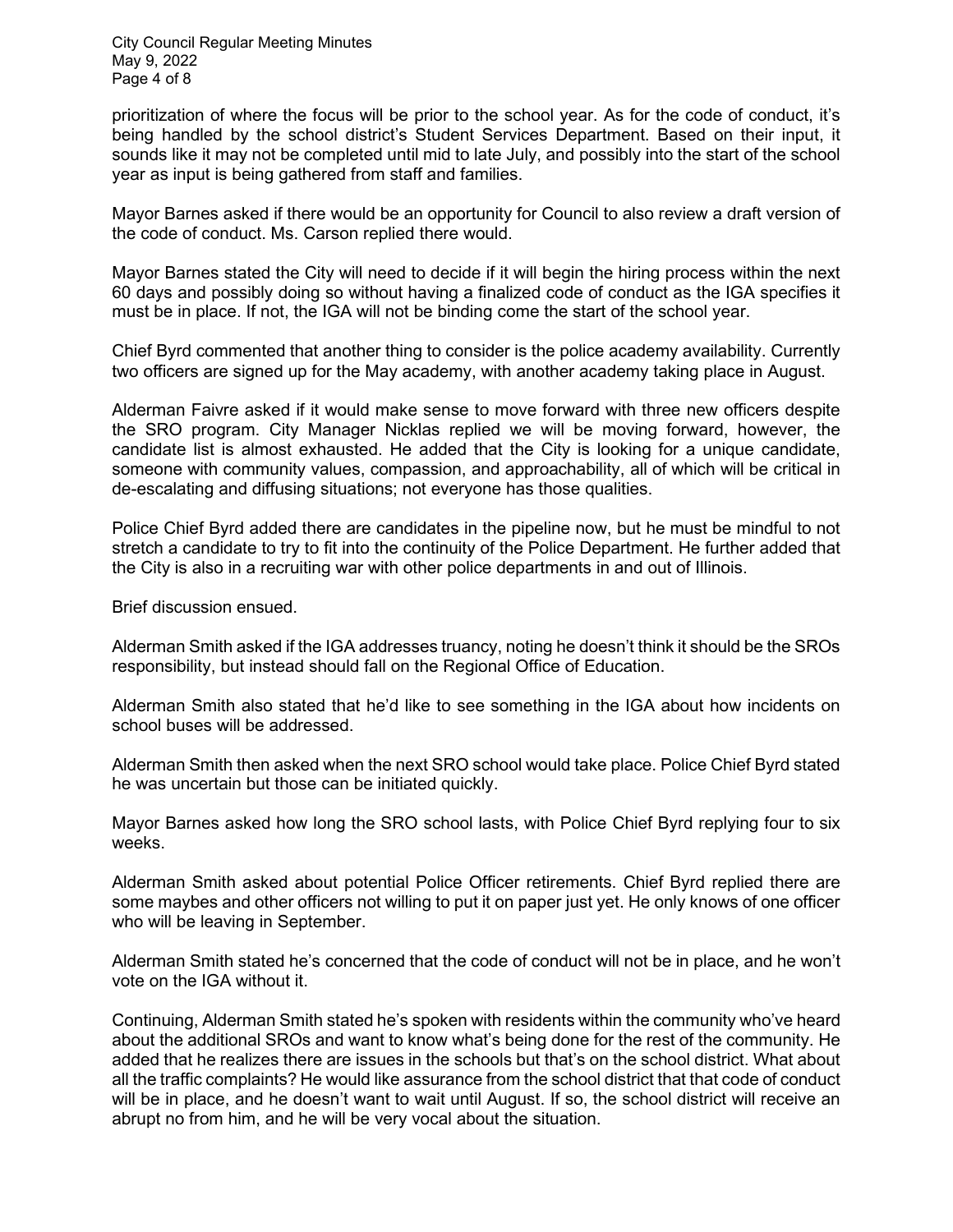Mayor Barnes stated it will most likely be the end of July before the school district has the process wrapped up. Further, the IGA stipulates the code of conduct has to be in place otherwise the IGA won't become effective.

Alderman Smith stated he wants assurances for the citizens, reiterating that otherwise he will vote no on the IGA. He suggested that the school board attend a Council meeting for further discussion.

Mayor Barnes stated he agrees 100%, noting the code of conduct will have to be signed by every student and parent by day one of the school year. Via conversations with the school board and the school district's superintendent, it's also their priority to have the document in place by then.

Alderman Smith asked how incidents are handled at Cortland and Malta schools. Ms. Carson stated SROs are not permanently placed in those schools and assistance is called in on an as needed basis.

Alderman Smith asked if an agreement should be in place with the Sheriff's Office. City Manager Nicklas replied that agreements with other agencies can be worked out if needed.

Discussion ensued, with Alderman Verbic asking for a review of the police officer hiring timeline. Police Chief Byrd reiterated that two officers are starting the academy in May, two others are starting the academy in August, and there are two laterals in place. Time must then be allotted for academy training, which is 14 weeks. Then there's further training internally, with new officers not being allowed solo patrol until after 10 to 12 weeks.

Alderman Verbic asked about recidivism data. Police Chief Byrd stated that the code of conduct will be a big part of tracking the repeat offenders and allow for more accountability. Ms. Carlson added that the school district can gather the information and provide it to the City at a later date.

City Manager Nicklas stated the IGA will be brought forward to Council as an action item at the next meeting. He added that we won't be able to wait until August for the school district to decide if they need two or three SROs and asked Ms. Carson to deliver that message to the school district.

## **2. Consideration of the Aggregate 2021 DeKalb County Real Estate Tax Bill on DeKalb Taxpayers.**

Mayor Barnes read the item above by title only.

MOTION: Alderman Faivre moved to bring this item to the floor for discussion; seconded by Alderman Morris.

City Manager Nicklas provided an overview of this item based on the information provided in the agenda packet. DeKalb residents and businesses recently received their 2021 tax bills in the mail. Overall, taxpayers in DeKalb Township saw a 3.77% reduction in the aggregate tax rate, that includes all participating taxing bodies listed on their tax bill (from \$11.49927 per \$100 EAV to \$11.06613 per \$100 EAV). The City of DeKalb's rate, including the combined general levy and pension levies, dropped 7.73% (from \$1.069 per \$100 EAV to \$0.986 per \$100 EAV).

City Manager Nicklas added that for a number of years, the City has been aggressively aiming to reduce its tax rate and there's still a long way to go. He will be working with Finance Director Dittman on upgrading the Financial Plan, which will then be brought back for review so that Council can discuss what they think should be done in terms of collaborating with the other taxing bodies to continue the pace.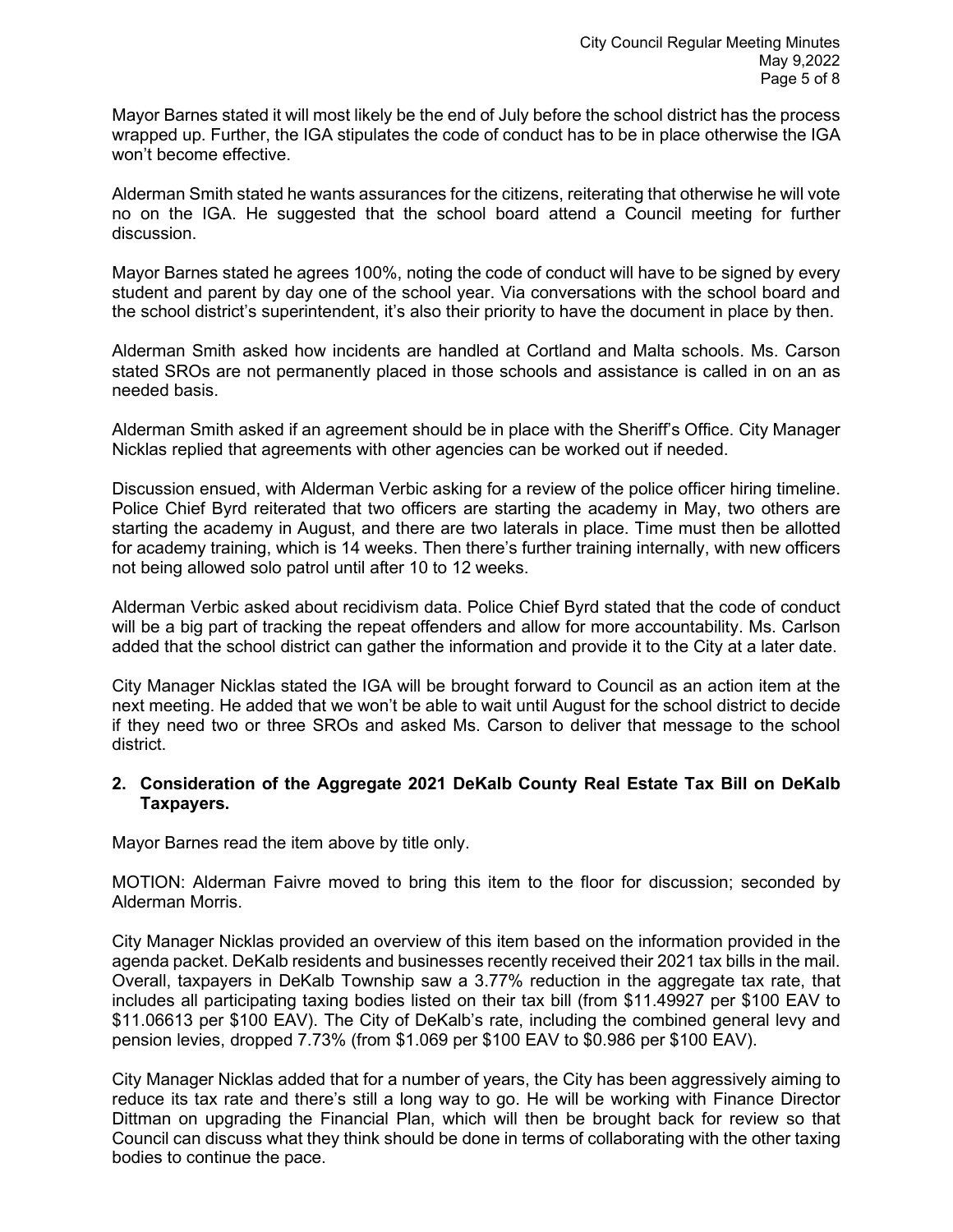City Council Regular Meeting Minutes May 9, 2022 Page 6 of 8

Mayor Barnes stated he's looking forward to those conversations, noting this is a singular moment in the community where all taxing bodies can step up and do what's right by the taxpayer and further reduce DeKalb's tax rate, making it competitive with the surrounding communities.

Brief discussion ensued.

### **K. RESOLUTIONS**

#### **1. Resolution 2022-043 Approving a Non-Profit Special Event Liquor License for the 2022 Corn Fest.**

Mayor Barnes read the resolution by title only.

MOTION: Alderman Verbic moved to approve the resolution; seconded by Alderman McAdams.

City Manager Nicklas provided an overview of this item based on the information provided in the agenda packet. This item seeks authorization for the Corn Fest committee to sell alcoholic beverages within prescribed parameters during the festival. Approving the liquor license now will allow the DeKalb Corn Fest board to apply for the required State of Illinois liquor license for the event.

There was no discussion among Council.

VOTE: Motion carried by an 8-0 roll call vote. Aye: Morris, Larson, Smith, Perkins, McAdams, Verbic, Faivre, Barnes. Nay: None. Mayor Barnes declared the motion passed.

**2. Resolution 2022-044 Authorizing the Award of a Contract to Curran Contracting, Inc. in the Amount of \$496,508.16 for Resurfacing and Concrete Repairs on Joanne Lane and Various Other Locations with Staff Authority to Approve Change Orders Up to a Combined Project Total Not to Exceed \$521,333.57.**

Mayor Barnes read the resolution by title only.

MOTION: Alderman Morris moved to approve the resolution; seconded by Alderman Faivre.

City Manager Nicklas provided an overview of this item based on the information provided in the agenda packet. This project came in very close to the estimates provided a while back. The Phase One focus of the 2022 general maintenance program is paid from State Motor Fuel Tax allocations (Fund 210), and targets Joanne Lane from Ilehamwood Drive to Tilton Park Drive to resurface streets that were excavated to install new water main in 2021. City Engineer Gill is recommending the award of the contract to Curran Contracting in the amount of \$496,508.16, as well as Council support for staff authority to approve change orders up to a combined project total of \$521,333.57 to address contingency items such as minor quantity over-runs and unforeseen repairs. He is not recommending awarding the alternate due to budget constraints.

City Manager Nicklas added that Phase Two of the 2022 street maintenance will be performed in the Knolls and on the N.  $13<sup>th</sup>$  and N.  $14<sup>th</sup>$  Street corridors. This contract will be let this summer and will be funded by local capital dollars in Fund 400.

There was no discussion among Council.

VOTE: Motion carried by an 8-0 roll call vote. Aye: Morris, Larson, Smith, Perkins, McAdams, Verbic, Faivre, Barnes. Nay: None. Mayor Barnes declared the motion passed.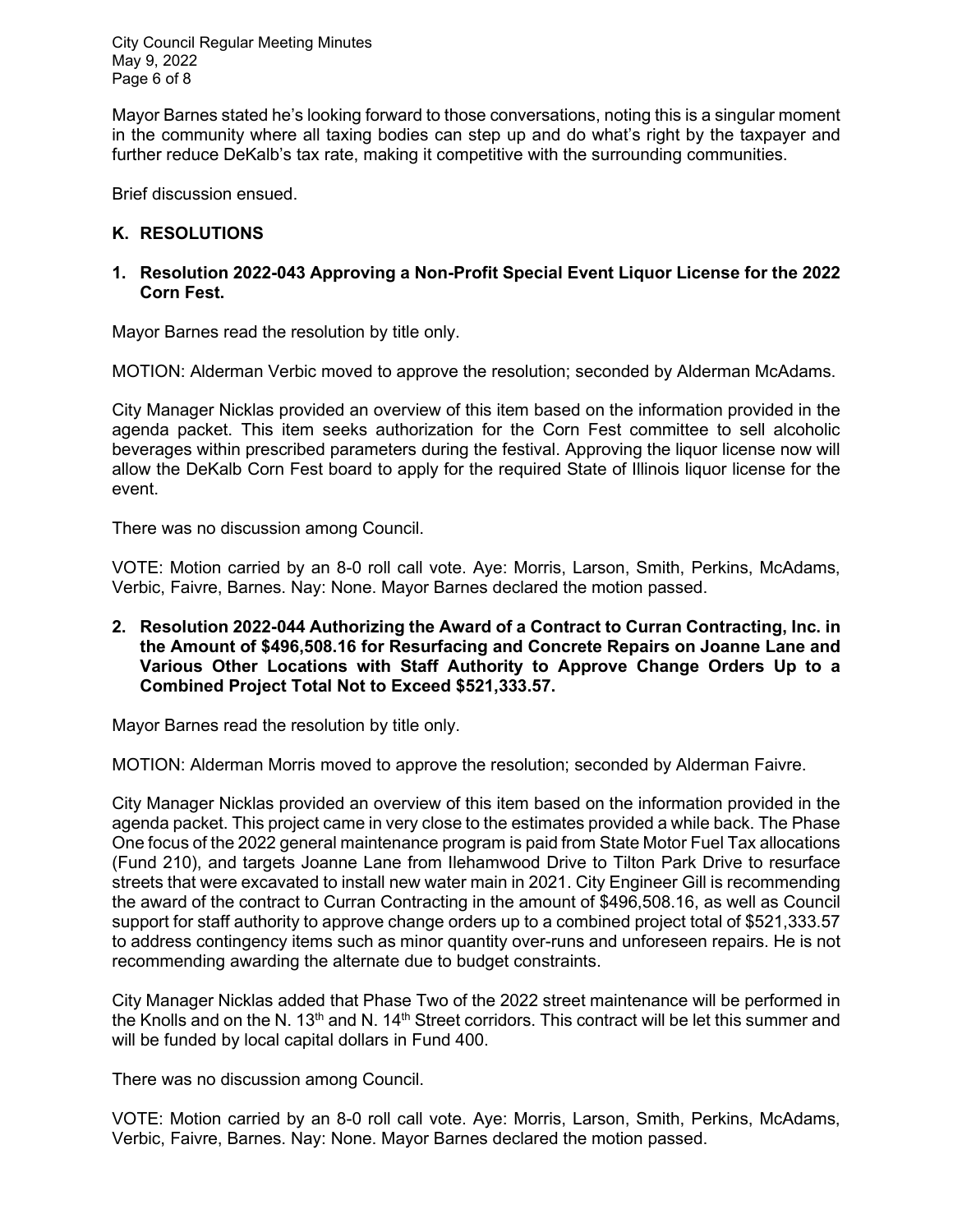# **L. ORDINANCES – SECOND READING**

There were none.

## **M. ORDINANCES – FIRST READING**

#### **1. Ordinance 2022-021 Amending the Fiscal Year End December 31, 2021, Budget.**

Mayor Barnes read the ordinance by title only.

MOTION: Alderman Larson moved to approve first reading of the ordinance; seconded by Alderman Faivre.

City Manager Nicklas provided an overview of this item based on the information provided in the agenda packet. There were 32 funds in the 2021 budget, nine of which are impacted in this amendment. Of those nine, only three have a net impact on the actual fund balance, with the general fund being the largest fund involved. He stated he was pleased to note that revenues in the general fund exceeded expenditures in 2021 by approximately \$4.8 million.

Continuing, City Manager Nicklas stated that in order to meet audit standards and protocols, when a spending line item exceeds the budgeted amount, there has to be some adjustment made to bring it back into balance. COVID played a big part in some of those line items being overspent, specifically where overtime was involved due to additional call volume to the Fire and Police Departments.

City Manager Nicklas then provided a brief description of the other amendments.

There was no discussion among Council.

VOTE: Motion carried by an 8-0 roll call vote. Aye: Morris, Larson, Smith, Perkins, McAdams, Verbic, Faivre, Barnes. Nay: None. Mayor Barnes declared the motion passed.

MOTION: Alderman Verbic moved to waive second reading of the ordinance and approve; seconded by Alderman Perkins.

VOTE: Motion carried by an 8-0 roll call vote. Aye: Morris, Larson, Smith, Perkins, McAdams, Verbic, Faivre, Barnes. Nay: None. Mayor Barnes declared the motion passed.

City Manager Nicklas stated that 2022 fiscal year amendments will be brought forward for Council review at the next meeting.

#### **N. REPORTS AND COMMUNICATIONS**

1. Council Member Reports.

Alderman Faivre reported on the Ward 7 meeting, which was well attended. They discussed parking, property maintenance, and speeding. He also thanked Andy Raih, Public Works Director of Streets, and Dawn Harper, Chief Building Official, for the great work done cleaning up some issues in the neighborhood recently. He encouraged citizens to contact their alderman if they're having issues within their neighborhoods.

Alderman Smith thanked City Engineer Gill for the work being done on N.  $13<sup>th</sup>$  Street. He also thanked the residents of the area for their patience throughout the project.